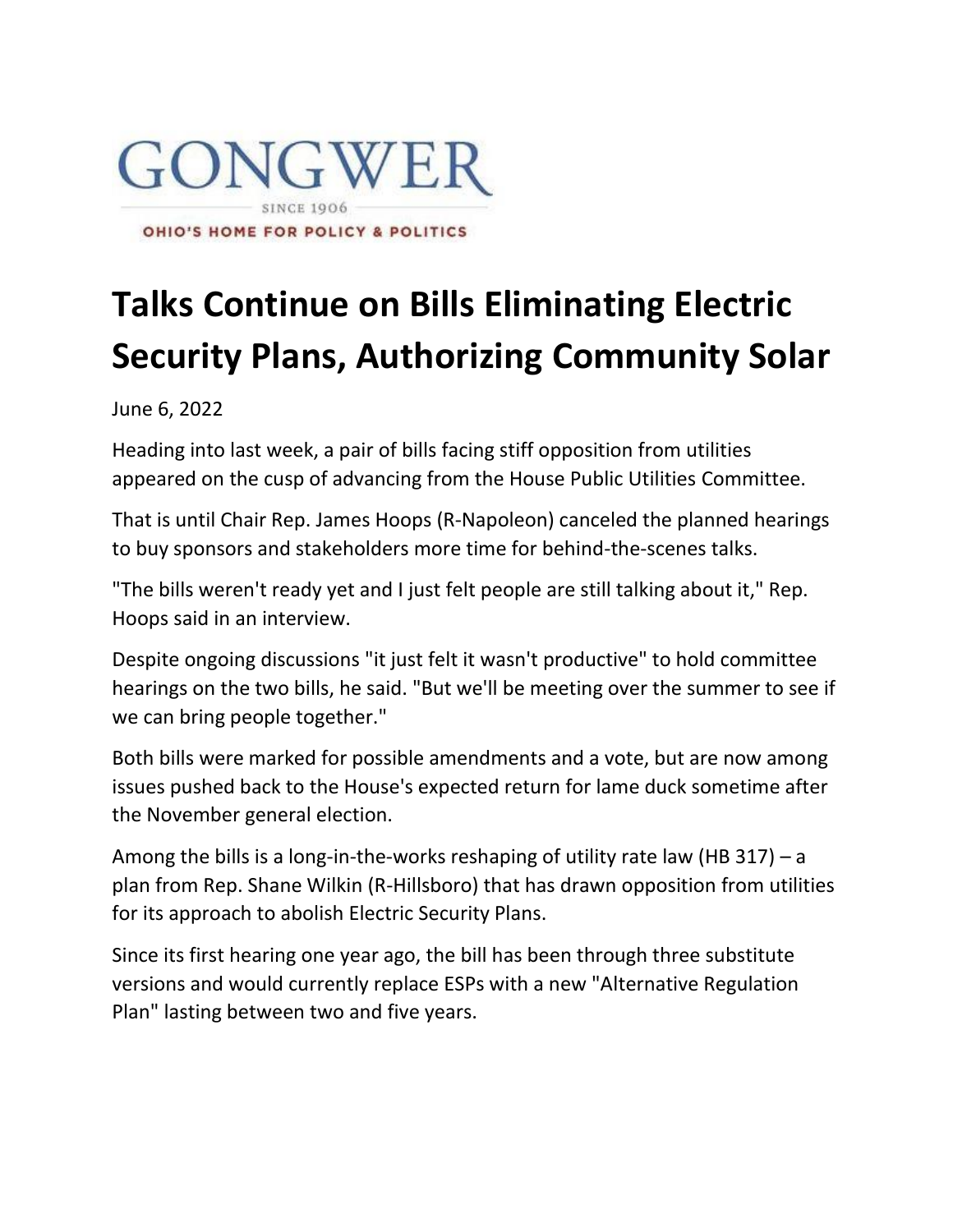The goal in part is to require utilities to file more frequent rate cases – one at least every five years – and to cap the annual growth of distribution riders at 3% of a utility's prior annual total distribution revenue or at the inflation rate.

But utilities pushed back on the measure, arguing the bill could drive up prices and impair their ability to shoulder unanticipated cost increases from federal regulators.

Given that pushback, Rep. Wilkin said he is "trying to work through a couple of issues."

"Of course, my version would be if I were the utilities, I probably wouldn't want to change anything either," he said.

An interested party meeting is planned for later this month.

"We're not going to let it just sit," he said.

The Ohio Consumers' Counsel has also opposed the bill and repeatedly pushed for stronger customer protection provisions.

In prepared testimony the counsel's office had expected to present at this week's hearing, Jeff Jacobson reiterated the agency's opposition, arguing that "consumer protections continue to be outweighed by consumer risks in HB 317."

"The support of stakeholders for the bill can be at least partly understood by what policy, precedent or law will be overruled to their benefit in the bill," he added.

He also criticized a draft amendment he said would enable utilities to charge their consumers more subsidies.

The proposed change, which has yet to be formally unveiled, would undermine statutory requirements prohibiting the charging of consumers for any investment not "used and useful" to customers, he said.

By declaring future transmission plants fit that category, "the amendment would overrule years of precedent and law," Mr. Jacobson wrote.

"The utilities would get to charge consumers for the cost of these projects before a single megawatt is transmitted over the lines – maybe years before a single megawatt is transmitted," Mr. Jacobson added.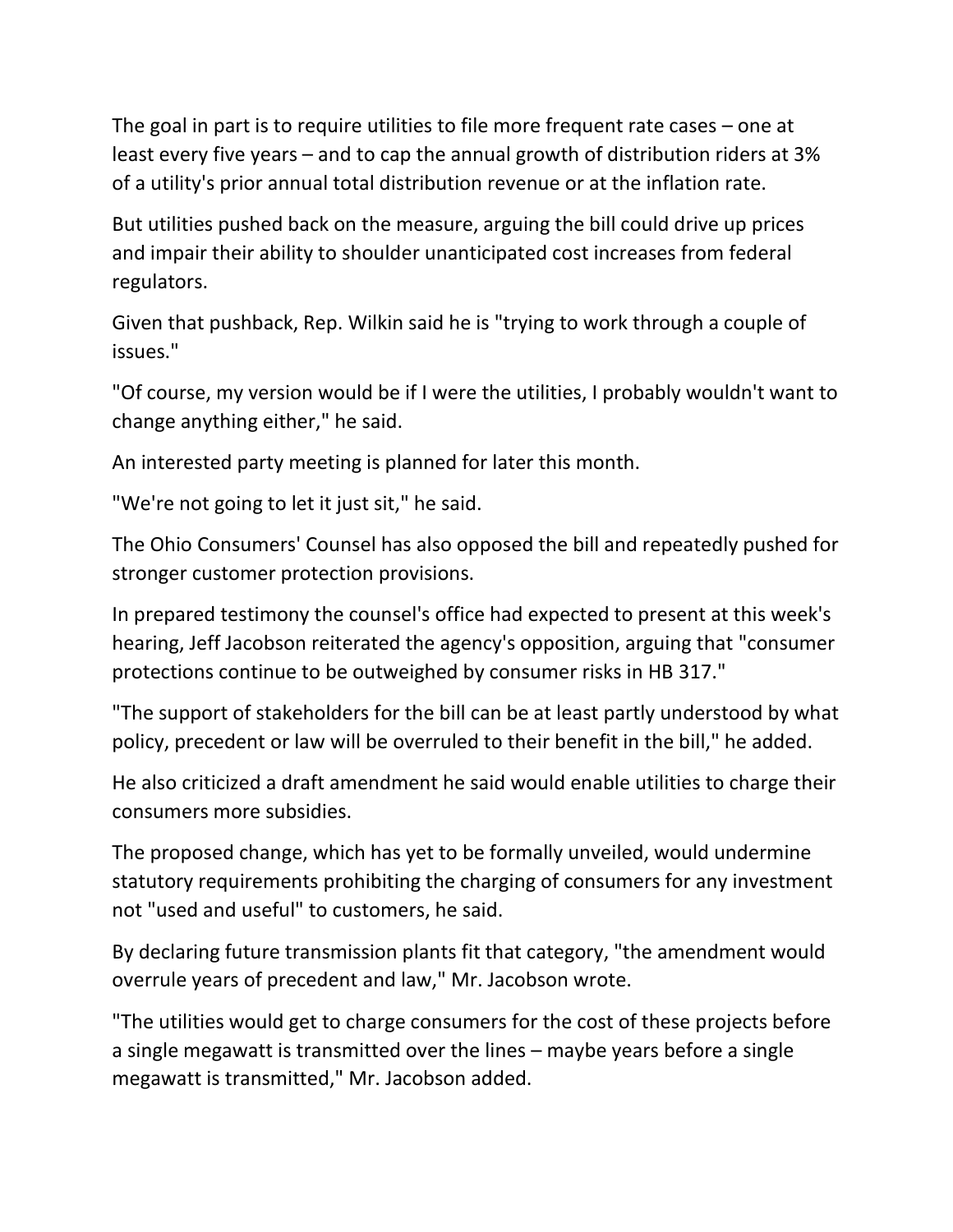The OCC instead is more favorable to a pair of amendments prepared by Rep. Daniel Troy (D-Willowick). Those too have yet to be offered in committee.

One, Rep. Troy said, would ensure any customer charges the Ohio Supreme Court rules unlawful are refunded back to the date they were first charged.

"The way it's worded now just they did have to be refunded back from the date of the decision, which means if the decision's six months later they'd make a little bit of extra profit there they shouldn't have gotten," Rep. Troy said.

His other would require the Public Utilities Commission of Ohio to act on rehearing decisions within 90 days instead of the 150 days currently outlined in the bill.

The other legislation (HB 450) that remains paused in committee is a plan to legalize development of community solar projects authored by Rep. Brian Baldridge (R-Winchester) and Rep. Laura Lanese (R-Grove City).

Over five hearings the bill has received broad support from witnesses, but its most recent hearing saw its first opposition via AEP Ohio which argued the bill would increase charges for nonparticipating customers to benefit "out of state developers and trade associations that do not care about Ohio's benefit."

Rep. Baldridge attributed the delay to lawmakers needed more time to vet information provided by the companies.

"Utilities were very busy on both those bills and I think it put some questions in members and fired up a little longer discussion members in the caucus are going to have to have," Rep. Baldridge said.

Rep. Troy said Chair Hoops indicated "both bills need a lot of work."

"I'm surprised the community solar bill needs a lot of work," Rep. Troy said. "I'm just wondering if at the last, at the end the typical huge claw of the utilities is basically slowing this down."

House Speaker Bob Cupp (R-Lima) has said his chamber is unlikely to return before November, but Rep. Hoops said talks will continue in search of a resolution heading toward lame duck session.